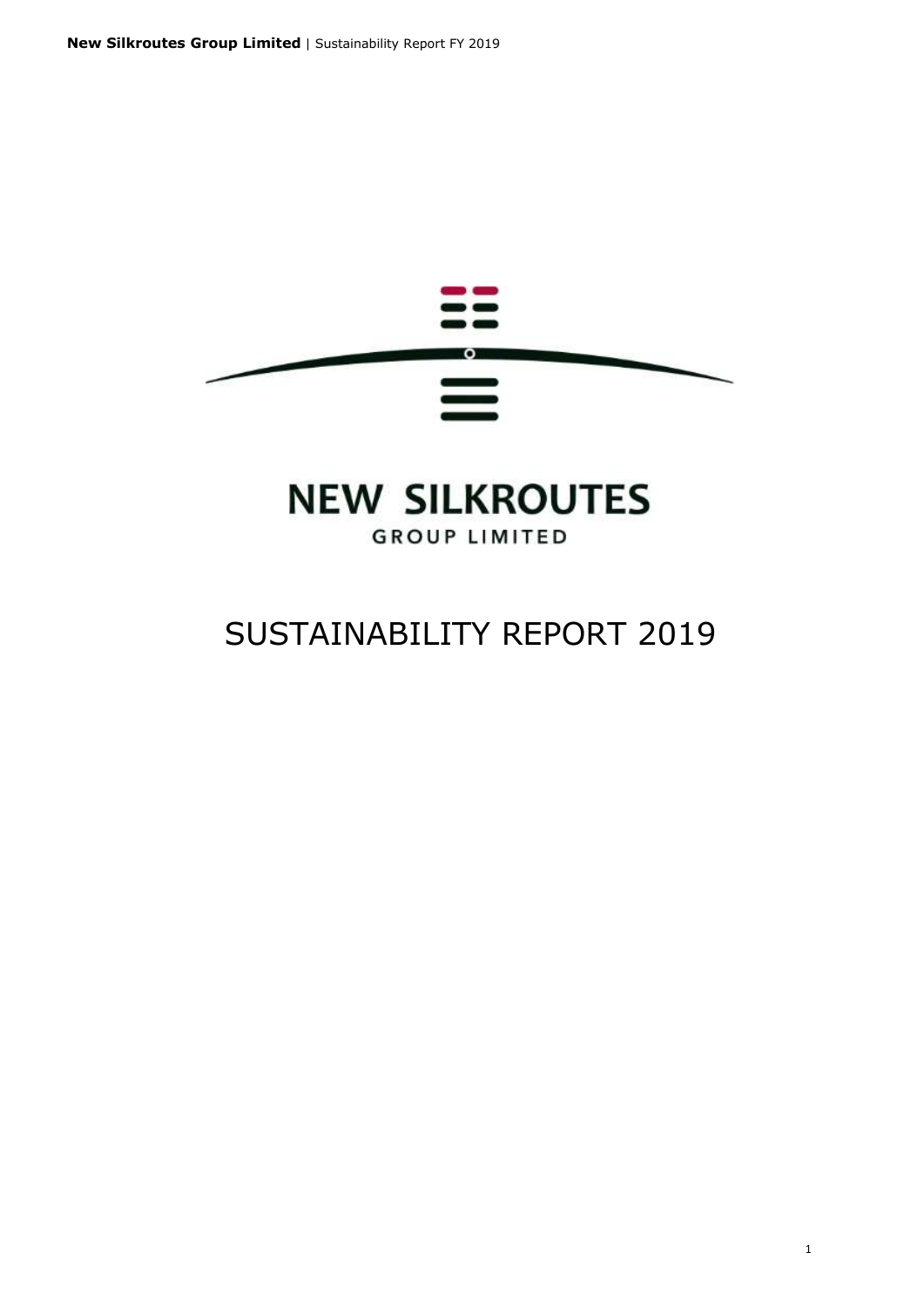# **Table of Contents**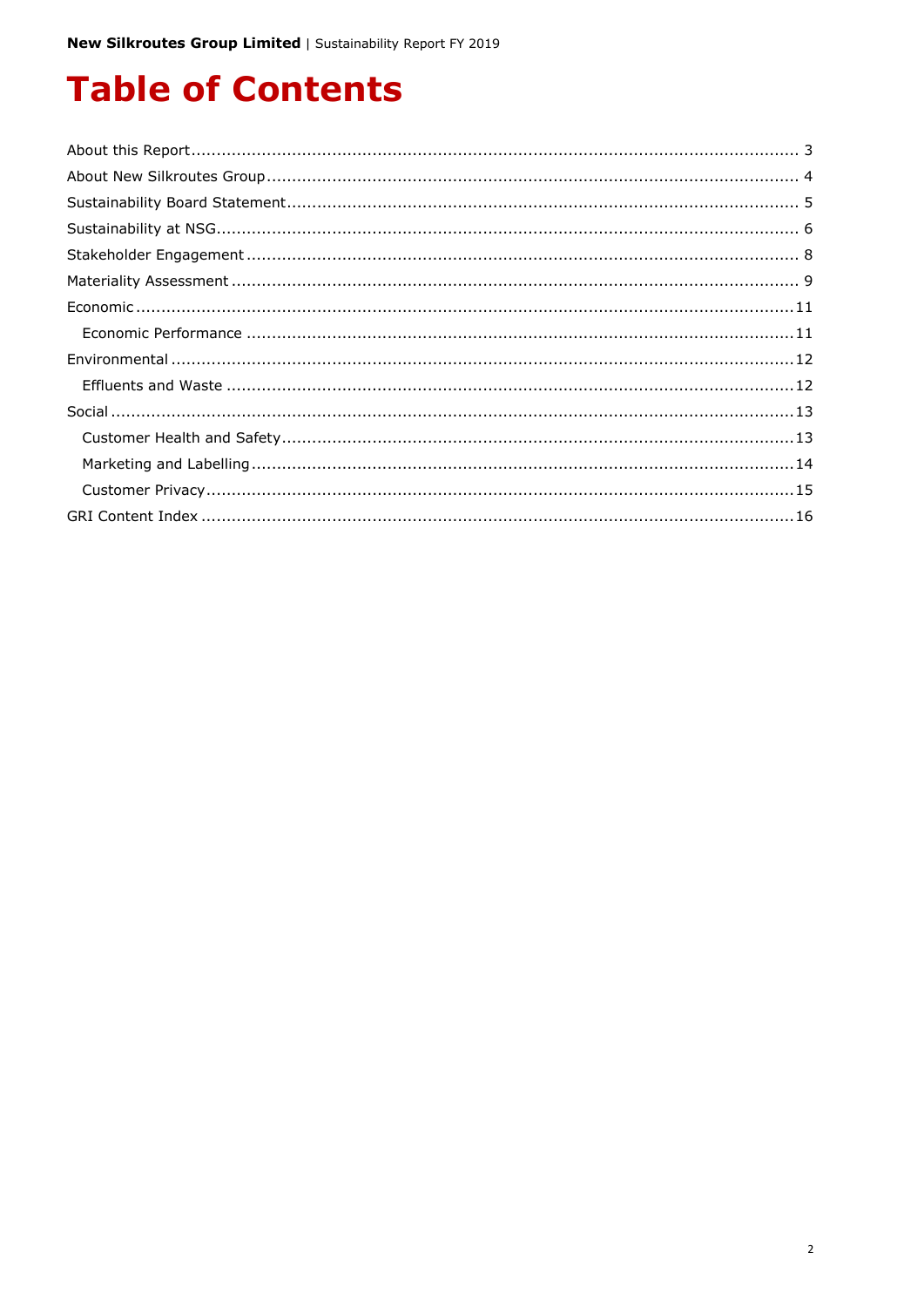## <span id="page-2-0"></span>**About this Report**

[GRI 102-1 | 102-46 | 102-50 | 102-52 | 102-53 | 102-54 | 102-56]

The New Silkroutes Group Limited ("NSG") is delighted to present our second annual Sustainability Report for the financial year ended June 2019 ("FY2019"). We have prepared the report in accordance with the Global Reporting Initiative Standards: Core Option ("GRI Standards") – the international standard for sustainability reporting, and with reference to the Singapore Exchange Securities Trading Limited ("SGX-ST") Listing Rules 711A and 711B. For further information on the relevant references, please refer to the GRI Content Index at the end of this report.

#### **Report content and topic boundaries**

This report details our Environmental, Social and Governance ("ESG") performance for FY2019 (1 July 2018 to 30 June 2019) and covers the operations of NSG's healthcare division, which includes our clinics and two dental supply companies in Singapore and a recently-acquired producer of non-woven biodegradable linen in China. It also covers the operations of our energy division.

With the implementation of sustainability reporting requirements by the Singapore Exchange, the sustainability of our business practices, together with the transparent disclosure of our performance in sustainability and related ESG issues, has gained greater impetus. This report thus documents our consideration and approach with regards to sustainability issues and demonstrates our commitment towards such issues. The content of this report adheres to the following reporting principles prescribed by the GRI Standards:



NSG has not sought external assurance for this report, although the organisation may consider doing so for subsequent reporting periods as appropriate.

### **Contact**

We are fully committed to listening to our stakeholders and welcome any feedback on our sustainability performance or any aspect of our report. Please write to:

ipr@newsilkroutes.org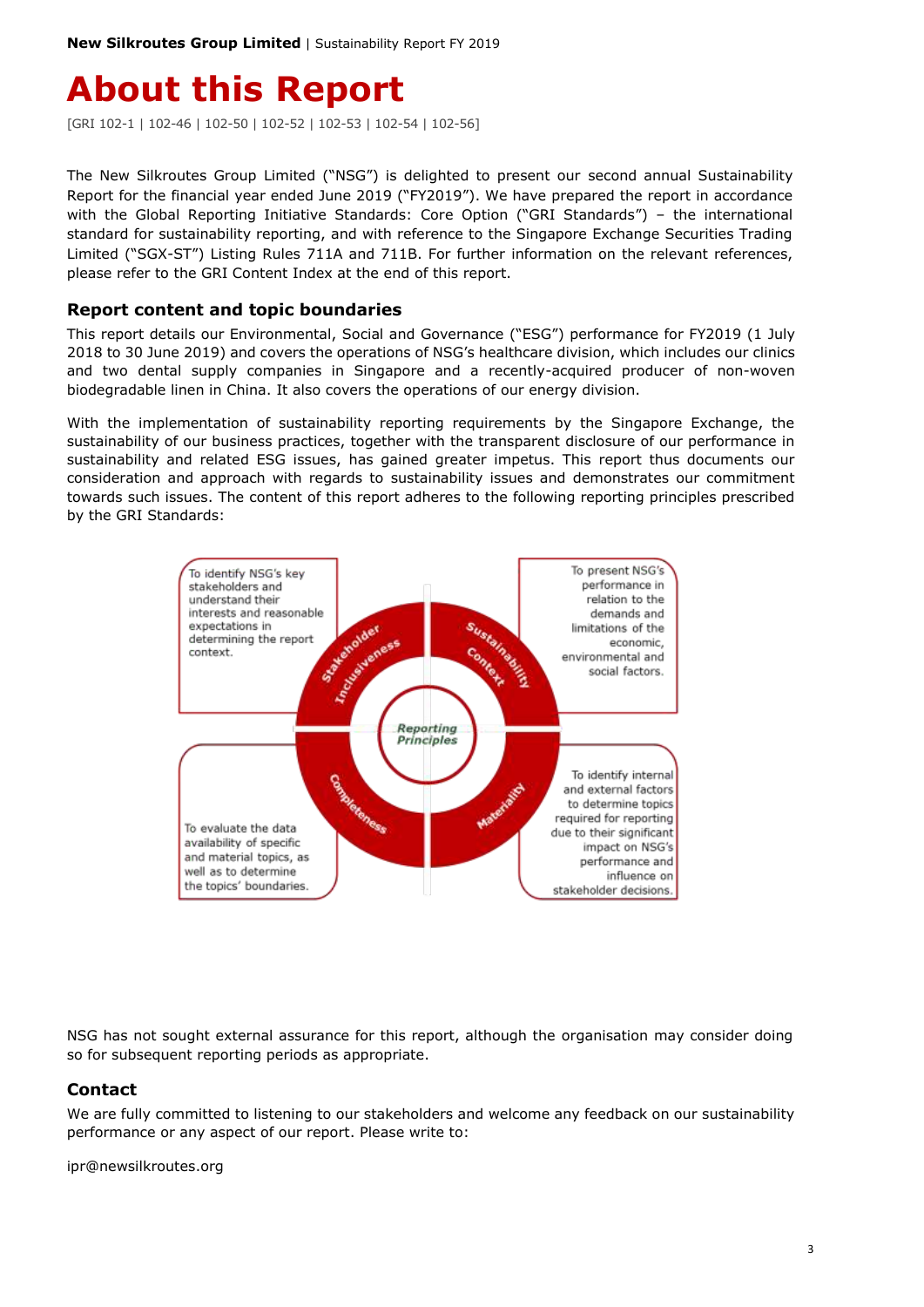## <span id="page-3-0"></span>**About New Silkroutes Group**

[GRI 102-2 | 102-3 | 102-4 | 102-5 | 102-6 | 102-7 | 102-8]



NSG is an investment holding company listed on the Mainboard of the Singapore Exchange Securities Trading Limited. Together with its subsidiaries, the Group operates in the healthcare and energy sectors and is headquartered in Singapore.

NSG's healthcare division, through our subsidiary Healthsciences International Pte. Ltd. ("HSI"), owns and operates a network of primary medical care and dental clinics in Singapore, and also has a team that specialises in hospital development and management, with a focus in Southeast Asia and China.

HSI's portfolio of 16 clinics in Singapore comprises of one dental specialist clinic, eight dental clinics, five family medicine clinics, one aesthetic clinic and one traditional Chinese medicine (TCM) clinic to provide affordable and high quality care to our patients.

The Group also recently extended its healthcare portfolio into healthcare-related supplies, which would be able to complement its hospital development and management arm to manage the cost efficiency of its hospital operations. A 100% acquisition stake in Shanghai Fengwei Garment Accessories Co., Ltd ("Shanghai Fengwei") was completed in January 2019. Shanghai Fengwei is a Chinese manufacturer of non-woven biodegradable linen whose business is concentrated in the China healthcare market.

Moving beyond Singapore, HSI partners EGroup Education Group Joint Stock Company, an education leader in Vietnam, to develop a niche dental chain in Vietnam. A collaboration



Memorandom of Understanding (MoU) was signed in August 2018 to bring the latest in dentistry to Vietnam.

NSG's energy division, through our oil trading subsidiary International Energy Group Pte. Ltd. ("IEG"), serve wholesalers, oil distributors and commodity market players with customers from Singapore, Korea, China, India and various other countries in Europe and the Middle East. Besides physical trading, IEG owns and operates oil product tankers managed by professional ship managers under strict safety measures.

#### **Scale of our organisation**

#### **Total Operations**

16 clinics 2 dental supplies companies 1 factory manufacturing healthcarerelated products 1 energy operation



## **Total Employees**

280

(110 employees in Singapore, 170 in China)



#### **Male: 166** Permanent: 164

Temporary: 2



#### **Female: 114** Permanent: 93

Temporary: 21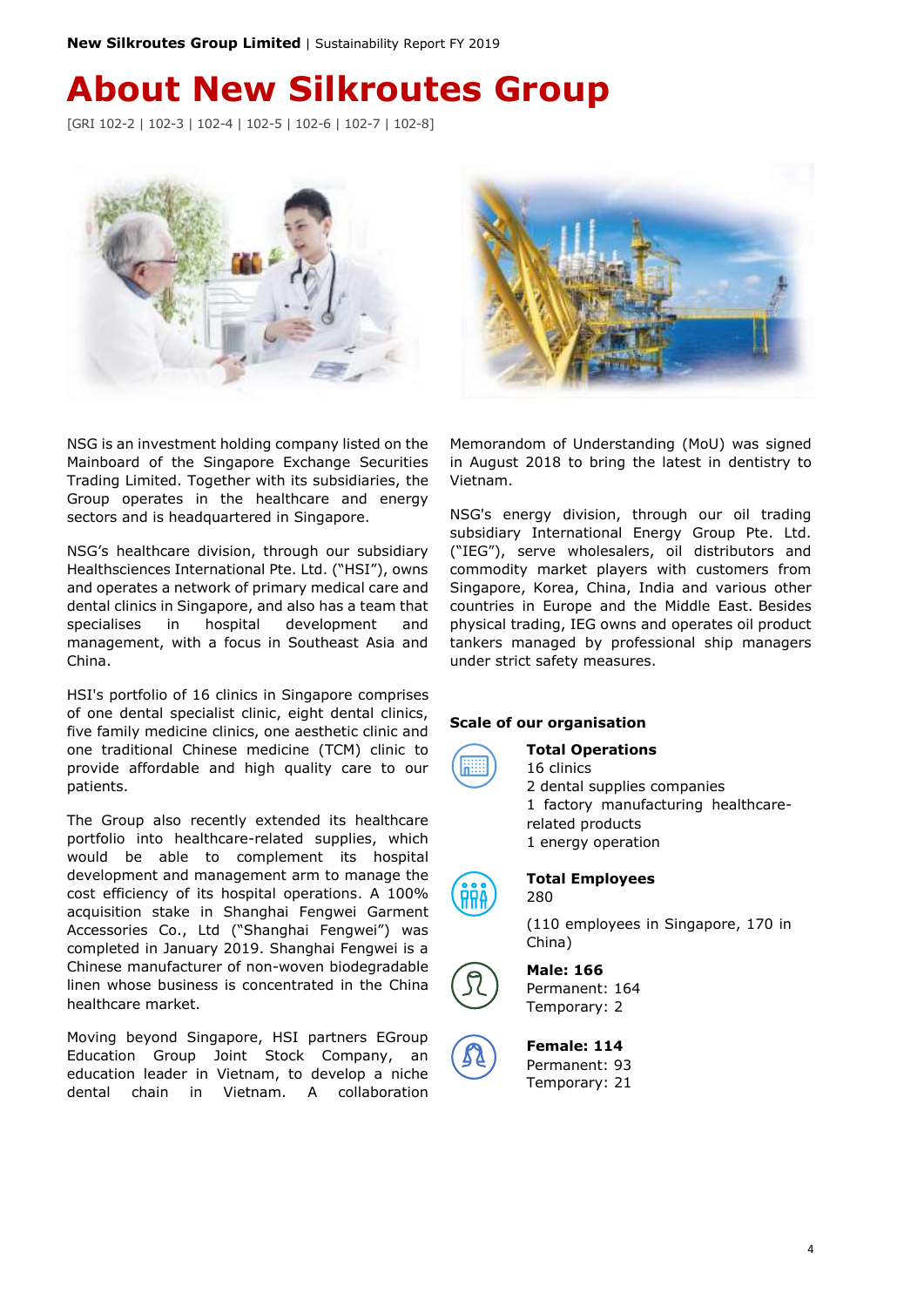# <span id="page-4-0"></span>**Sustainability Board Statement**

[GRI 102-14]

Dear Stakeholders,

NSG is delighted to present our second Sustainability Report. Prepared in accordance with the GRI Standards 2016 (Core Option), this report outlines our efforts in embedding sustainable business practices across our healthcare and energy divisions.

### **Maintaining our ESG Performance**

At NSG, sustainability is highly regarded by the Board and top management as key to maintaining our longterm success. For this reporting period, NSG conducted a materiality refreshment exercise to evaluate the relevance of previous ESG topics to our current business operations, which included a benchmarking analysis conducted against industry peers. Through the exercise, we identified Effluents and Waste as a new topic that is material to both our business and our stakeholders, on top of four other topics previously prioritised for our inaugural sustainability reporting period, namely: Economic Performance, Customer Health and Safety, Marketing and Labelling, and Customer Privacy. We remain steadfast in our pledge to create an organisational culture where sustainable and responsible business practices are integrated into our operations in a way that contributes to society while generating long-term economic opportunities.

For FY2019, NSG directly generated a positive economic value of US\$605 million, of which US\$604.7 million is distributed mainly as costs of goods sold under operating costs, as well as employee wages and benefits among other societal contributions, resulting in US\$355,000 retained for the Group. NSG recognises the need to pursue financial growth for shareholders alongside sustainable ESG performance, and will strive to maintain a high standard of corporate, accountability and transparency. On the environmental front, NSG awknowledged the environmental impact of the medical industry in general and recognised the need to maintain responsible practices for disposal of biohazardous and infectious waste while being mindful of our environmental footprint from waste generation.

Regarding social performance, we have maintained our record of zero reported incidents of non-compliance with standards to maintain the health & safety, labelling and data privacy of our patients and customers. We have, for the reporting period, resolved an outstanding matter with the Ministry of Health related to contravension of advertising guidelines, bearing in mind this matter was a legacy issue that occurred in 2015 before the involved clinic was acquired by the Group. NSG's standards related to upholding the performance of all our social material topics remain robust. While we intend to maintain our record going forward, NSG is proud to share that we have a no-blame policy which encourages the reporting of incidents to spur continuous learning and ensure a sustainable maintenance of standards.

### **Looking Ahead**

In FY2020, the Group remains committed to identifying, managing and addressing our material ESG issues through the continuous promotion and integration of sustainable practices into our business operations. As a first step towards sustainable waste management, the Group will attempt to create more awareness among staff about the need for proper waste management and reduction practices. With particular regard to customer privacy, we are in the process of planning training sessions for staff to be kept abreast of developments in handling sensitive patient information, even as we upgrade our Clinic Management System to be cloud based for enhanced IT security. We remain on track in building a resilient and sustainable business committed to creating long-term value for all our stakeholders.

**Mr Pao Kiew Tee**

*Chairman of the Board of Directors*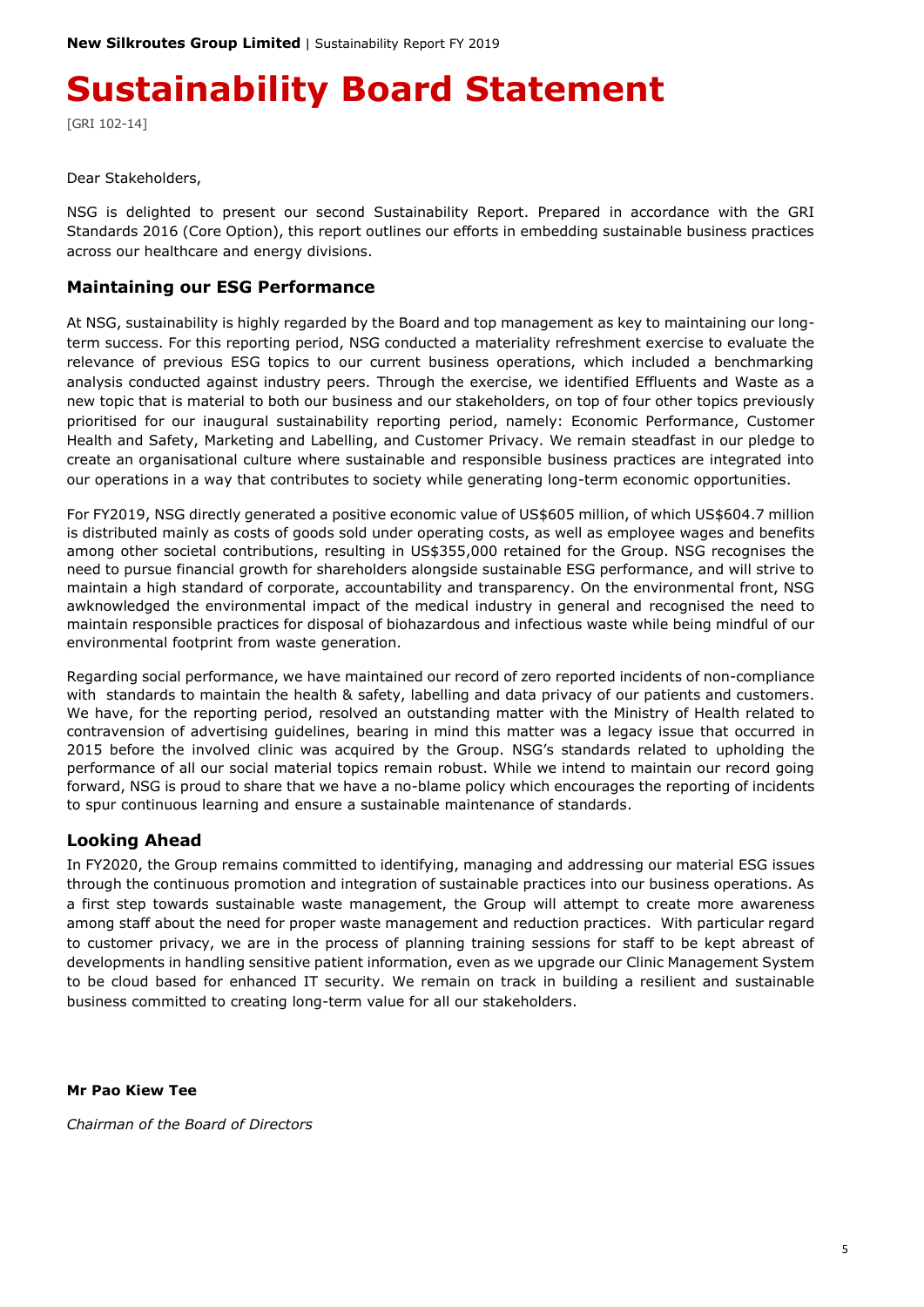## <span id="page-5-0"></span>**Sustainability at NSG**

[GRI 102-9 | 102-11 |102-12 | 102-13 | 102-16 | 102-18]

#### **Sustainability governance**

NSG has a strong commitment to embed sustainable practices into our operations in Singapore and China. As the highest governing body of the Group, the Board is in charge of overseeing all ESG factors and sustainabilityrelated matters of the organisation.

Please refer to page 15-25 of our most recent annual report for our governance structure under the corporate governance section. NSG is also committed to achieving the highest standards in accordance with the principles and guidelines of the Code of Corporate Governance 2012 (the "Code").

The Group has finalised our Enterprise Risk Management (ERM) framework for the ongoing identification, assessment and management of risk exposures to our business operations as of May 2019 and was subsequently approved by the Board. We acknowledge our role in minimising and mitigating environmental and social impacts from our business operations as part of our relevant risk management procedures across our divisions.

#### **Vision and Mission**

As NSG's healthcare division, HSI envisages the organisation to be a leading integrated healthcare provider in Asia that places patient and community interests before self.

To achieve this end, our mission is to positively impact lives and the community through excellent patient care. We value our patients and caregivers by treating those we serve and each other with compassion, dignity and respect. We achieve excellence by acting with integrity and striving for the highest quality of care and service.

At IEG, NSG's energy division, sustainability is not only a strategy but a way of doing business, where all employees and business partners embrace the highest standards in trading execution. We ensure economic sustainability through an annual review of the financial position of our trading counterparts and our trade financing lines to ensure continous and uninterrupted support of our financiers throughout our trade duration.

We only charter vessels which are double-hulled and properly maintained, and will conduct checks to ensure their certificates of sea-worthiness are current and that ship managers have proper

qualifications. Our shipping operations follow international standards applied by major oil companies, while our fleet follows International Maritime Organization's Emission Standards 2020. That includes switching our bunker fuel to those with very low sulphur content to reduce the emissions of our bunker fuel consumption and overall carbon footprint.

#### **Supply Chain**

HSI has a systematic approach to ensure the rational use of medicine, which includes proper dispensing practices, adherence to clinical protocols for prescribing medicine and considerations for cost efficiency and effectiveness. We actively engage with our suppliers on a regular basis, thereby ensuring that adequate resources (medicine, dental or orthodontic appliances, etc.,) are obtained and a seamless execution of our business operation is observed.

In Shanghai Fengwei, our subsidiary in China and a producer of non-woven biodegradable linen, we operate seven production lines in five workshops to ensure the overall timely completion of production requirements.

The sales department of Shanghai Fengwei accepts sales enquiry and orders, provides samples, negotiates terms and conditions and delivers production terms to the production department.

The production department of Shanghai Fengwei comprises equipment, electrical and technology components, which ensures the smooth functioning of machinery and equipment, as well as coordinates and arranges for production through the purchase of raw and auxiliary materials in accordance to sales order with the sales department. The primary raw material used is polypropylene pellets, which is added with colour additives and made into cloth. The products would be packed in packaging film and delivered via container trucks to our customers. The products need to be stored in cool, dry and well-ventilated warehouses.

At IEG, our supply chain elements are determined by Incoterms, a set of rules published by the International Chamber of Commerce defining the responsibilities of sellers and buyers for the delivery of goods under sales contracts.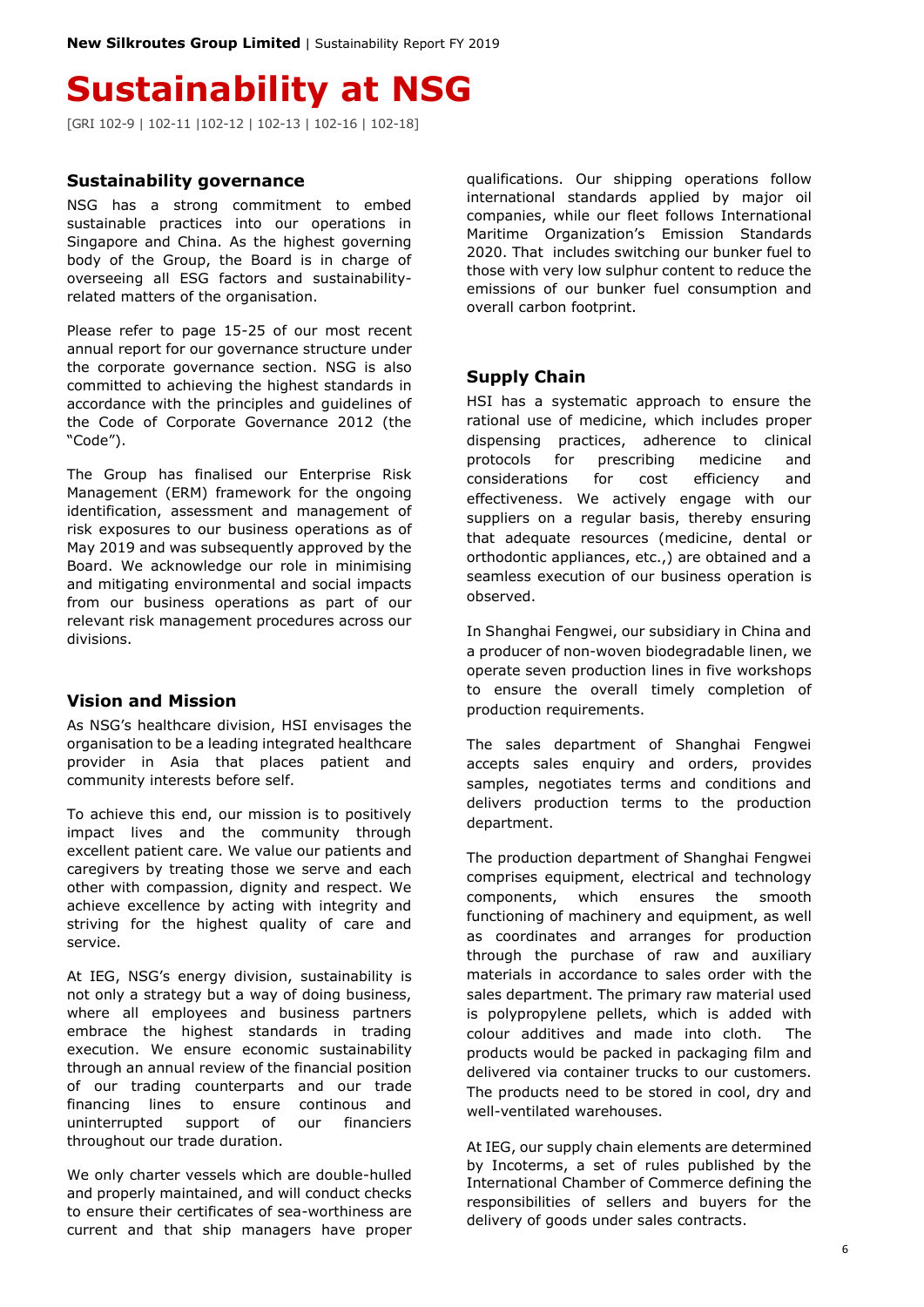As a business involved in the trading of oil products, our supply chain is typically positioned between the refineries and the end-users. IEG only conducts business with terminals, facilities and ship-owners that follow adequate maintenance procedures, and specifically hire superintendents to oversee our operations as part of our emphasis on safety.

As a responsible commodity industry player, we have established measures to prevent the harmful effects of our oil product shipments through the appointment of inspectors for every transaction, working with reputable suppliers and ship-owners, and ensuring relevant parties in the supply chains take precautions as per guidelines of their respective product material safety data sheets.

Our team is committed to the establishment of efficient and safe models of supply of oil products, which, along with our innovations in the supply of products, makes us well-positioned to meet both the needs of our customers today and in the future.



## **External Initiatives**

On a group level, NSG is a member of the Singapore Business Federation. All professionals practising in our clinics under HSI are required to be registered and comply with the Codes and Conduct and guidelines of their respective professional bodies listed below:

- Singapore Medical Council
- Singapore Dental Council
- Traditional Chinese Medicine Practitioners Board

Shanghai Fengwei is a member of the following associations in China:

- China Nonwoven & Industrial Textiles Association
- Shanghai Federation of Industry and Commerce
- Shanghai Fire Protection Association Shanghai Yangtze River Delta Nonwovens Industry Association

With an ageing population in Singapore, chronic disease prevalence and complex care needs are on the rise. We aim to help Singaporeans stay healthy and manage their health conditions holistically within the community. At HSI, three of our key medical and dental professionals are representatives serving in healthcare committees that can potentially influence and transform healthcare delivery in Singapore:

- Dr Lily Aw (Senior Consultant Family Physician) heads the SingHealth Primary Care Network (PCN) – SingHealth Delivery-On-Target (DOT) Programme, which consists of 122 clinics islandwide. The PCN is part of national efforts to strengthen primary care through holistic and team-based care in the community.
- Dr Hiak Tai Soon (Senior Family Physician) is a member of the management board for GP+ Co-operative Limited, a co-operative which aims to serve the public by helping them navigate the Singapore healthcare system, maintain a repository of clinic quality and prices of healthcare services and care for healthcare providers so that they can serve the public.
- Dr VicPearly Wong (Orthodontist) is a member of Orthodontists Chapter Committee, College of Dental Surgeons, Singapore. The Orthodontists Chapter contributes towards the advancement of the dental specialty with key focus in the continuing professional education of orthodontists in Singapore. Dr Wong is the Past President of the Association of Orthodontists, Singapore.

IEG apply the regulations and guidelines of global organisations regulating the commodity industry, including:

- Declaration of the United Nations Conference on the Human Environment, Stockholm (1972);
- International Convention on Civil Liability for Oil Pollution Damage, (1975);
- Convention on Civil Liability for Damages Resulting from Activities Dangerous to the Environment, (1993);
- Convention for the Prevention of Marine Pollution from Land-Based Sources, Paris (1974);
- UN Convention on the Law of the Sea, (1982)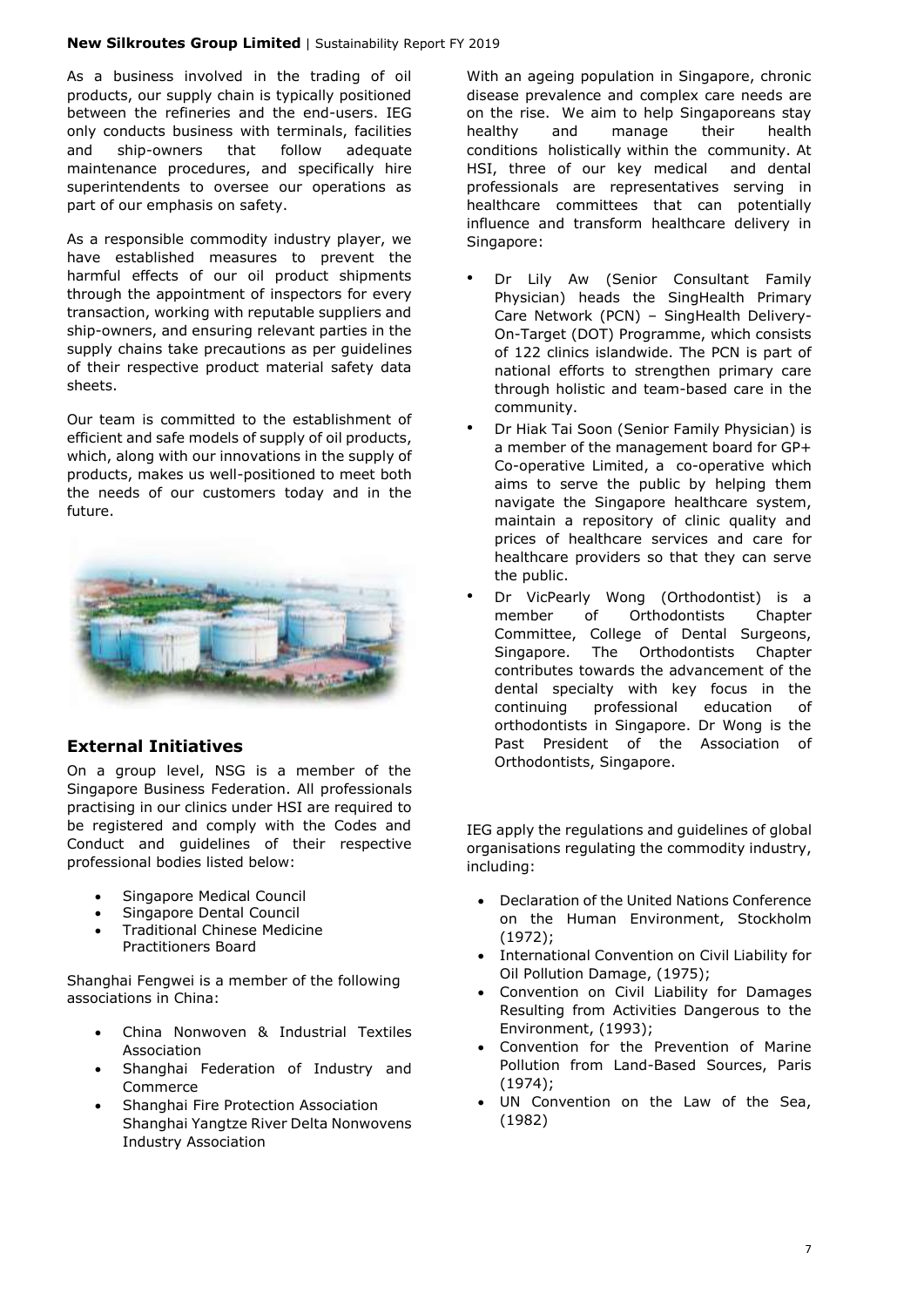## <span id="page-7-0"></span>**Stakeholder Engagement**

[GRI 102-40 | 102-42 | 102-43 | 102-44]

NSG defines stakeholders as groups that have an impact, or have the potential to be impacted by our business, as well as external organisations that have expertise in topics that we consider material. We recognise the importance of meaningful two-way engagement with our stakeholders to understand their concerns and interests. We are committed to the identification of issues that are most significant to our stakeholders, and to address their concerns in the formulation of our business strategies and policies.

The following table below showcases our stakeholder engagement mechanisms for FY2019. We continuously seek to improve stakeholder engagement by enhancing our communication channels and embedding their valuable feedback into our strategy.

| <b>Stakeholder</b>  | <b>Frequency of</b><br><b>Engagement</b> | <b>Modes of Engagement</b>                                                                                               |
|---------------------|------------------------------------------|--------------------------------------------------------------------------------------------------------------------------|
| Shareholders        | Annually/Quarterly/<br>Ad hoc            | Quarterly financial results<br>Annual and Extraordinary general meeting<br>Investor relations contact<br>Media release   |
| Top Management      | Quarterly/Ad hoc                         | Board meetings<br>Management meetings                                                                                    |
| Customers           | Ad hoc                                   | Front line team members<br>Electronic feedback channel via website<br>Emails<br>Phone calls<br>Face-to-face patient care |
| Employees           | Annually/Ad hoc                          | Emails<br>Annual appraisals<br>Regular dialogue sessions with senior<br>management                                       |
| Ad hoc<br>Suppliers |                                          | Request for quotations<br>Request for proposals<br>Site visits<br>Meetings<br>Email correspondences<br>Phone calls       |
| Regulators          | Annually/Ad hoc                          | Annual inspection<br>Regulatory guidelines<br><b>Fmails</b><br>Phone calls                                               |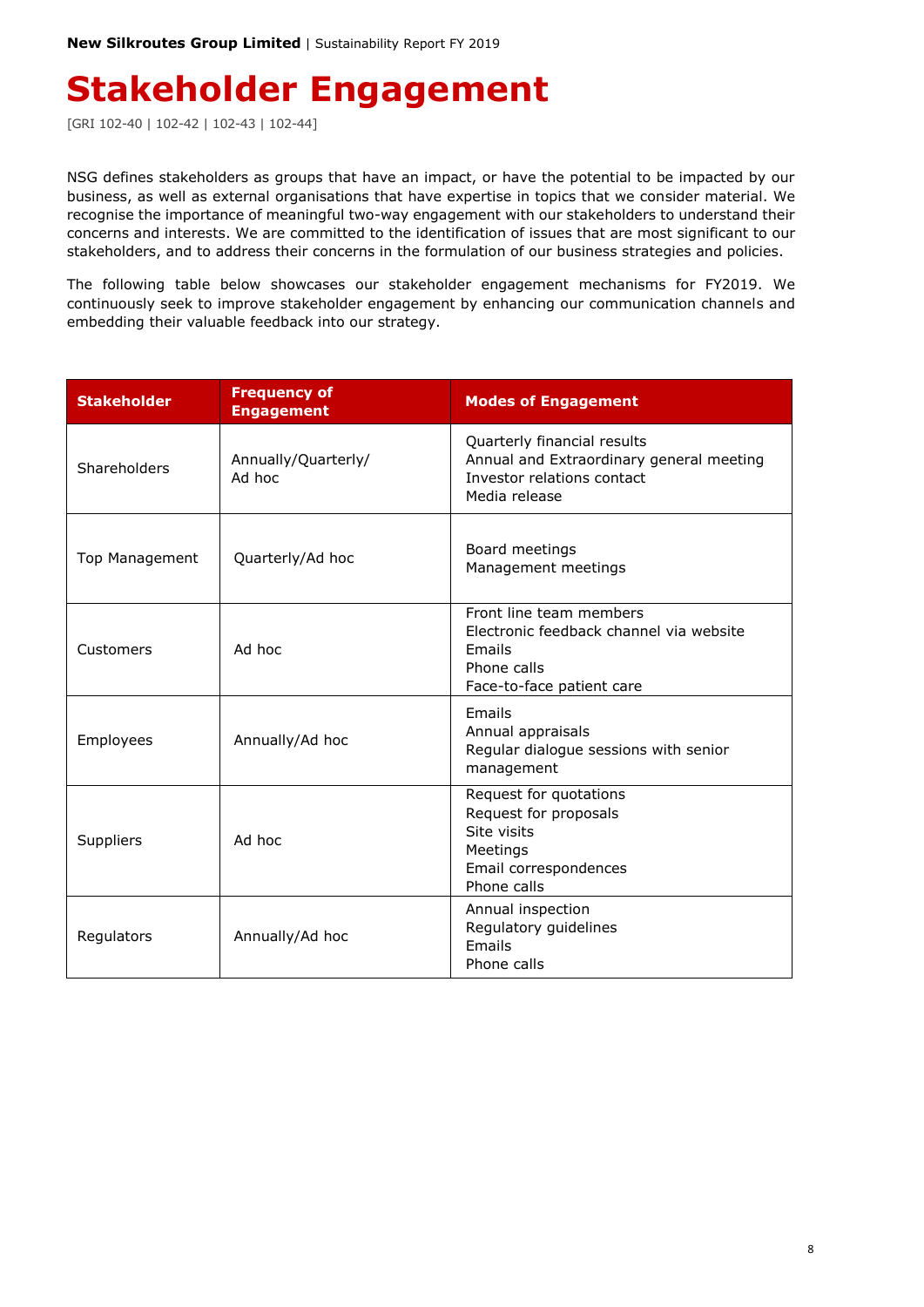## <span id="page-8-0"></span>**Materiality Assessment**

[GRI 102-46 | 102-47 | 103-1]

The Group has applied the GRI Principles for Defining Report Content to identify material topics that are relevant to the business and to its stakeholders. For FY2019, we conducted a materiality refreshment exercise, including a benchmarking analysis against industry peers, to evaluate the relevance of previous ESG topics to our current business operations. The process for the refreshment exercise is outlined as follows:



- 1. Refreshment of materiality matrix was performed to evaluate the relevancy of the selected ESG factors against current business operations, including through the conduct of a peer benchmarking exercise.
- 2. Internal discussion sessions were conducted between management and employees that were proxy to the various stakeholder groups.
- 3. A management review was conducted to evaluate and proritise the importance of the ESG factors raised by considering the economic, company's significant environmental, and/or social impact in our daily operations. The top ESG factors consolidated and subsequently endorsed by our Board and management.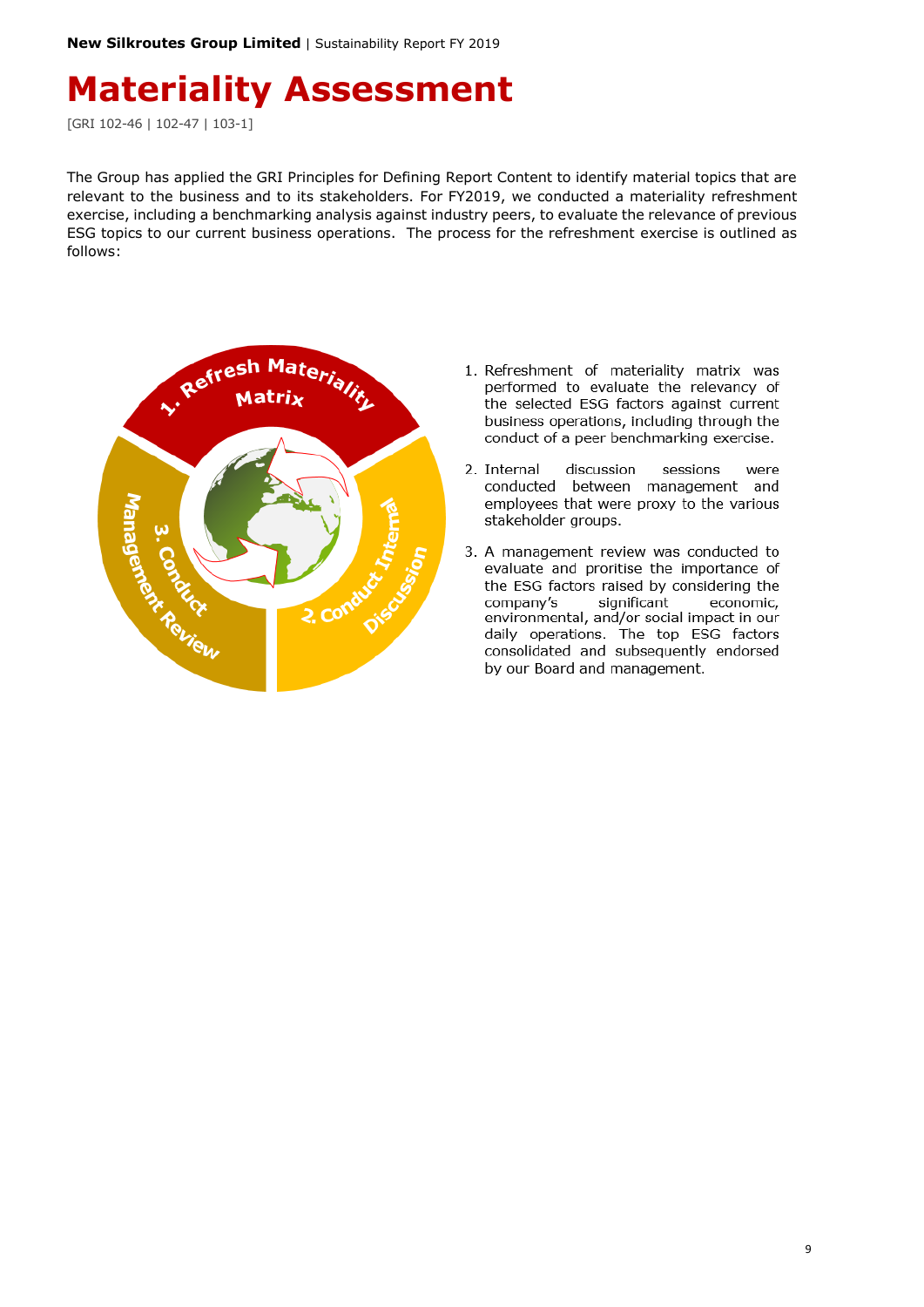The following table summarises the GRI topics determined to be the most significant to NSG for FY2019, as well as their aspect boundary:

|                      |                                  |                                                                                                                              | <b>Aspect</b>           | <b>Applicable Divisions</b> |               |
|----------------------|----------------------------------|------------------------------------------------------------------------------------------------------------------------------|-------------------------|-----------------------------|---------------|
| <b>Category</b>      | <b>Topic</b><br><b>Sub-topic</b> |                                                                                                                              | Boundary <sup>1</sup>   | <b>Healthcare</b>           | <b>Energy</b> |
| <b>Economic</b>      | Economic<br>Performance          | 201-1: Direct<br>economic value<br>generated and<br>distributed                                                              | Within<br>Organisation  | $\sqrt{}$                   | $\sqrt{}$     |
| <b>Environmental</b> | Effluents and<br>Waste           | 306-2: Waste by<br>type and disposal<br>method                                                                               | Outside<br>Organisation | $\sqrt{ }$                  | Not in scope  |
| <b>Social</b>        | Customer<br>Health and<br>Safety | 416-2: Incidents<br>of non-<br>compliance<br>concerning the<br>health and safety<br>impacts of<br>products and<br>services   | Within<br>Organisation  | $\sqrt{}$                   | Not in scope  |
|                      | Marketing<br>and Labelling       | 417-2: Incidents<br>of non-<br>compliance<br>concerning<br>product and<br>service<br>information and<br>labelling            | Within<br>Organisation  | $\sqrt{}$                   | Not in scope  |
|                      |                                  | 417-3: Incidents<br>of non-<br>compliance<br>concerning<br>marketing<br>communications                                       | Within<br>Organisation  | $\sqrt{}$                   | Not in scope  |
|                      | Customer<br>Privacy              | $418 - 1:$<br>Substantiated<br>complaints<br>concerning<br>breaches of<br>customer privacy<br>and losses of<br>customer data | Within<br>Organisation  | $\sqrt{}$                   | $\sqrt{}$     |

-

<sup>1</sup> Aspect Boundary is a description of where the impacts occur for a material topic and the organisation's involvement with those impacts. Organisations might be involved with impacts either through their own activities or as a result of their business relationships with other entities.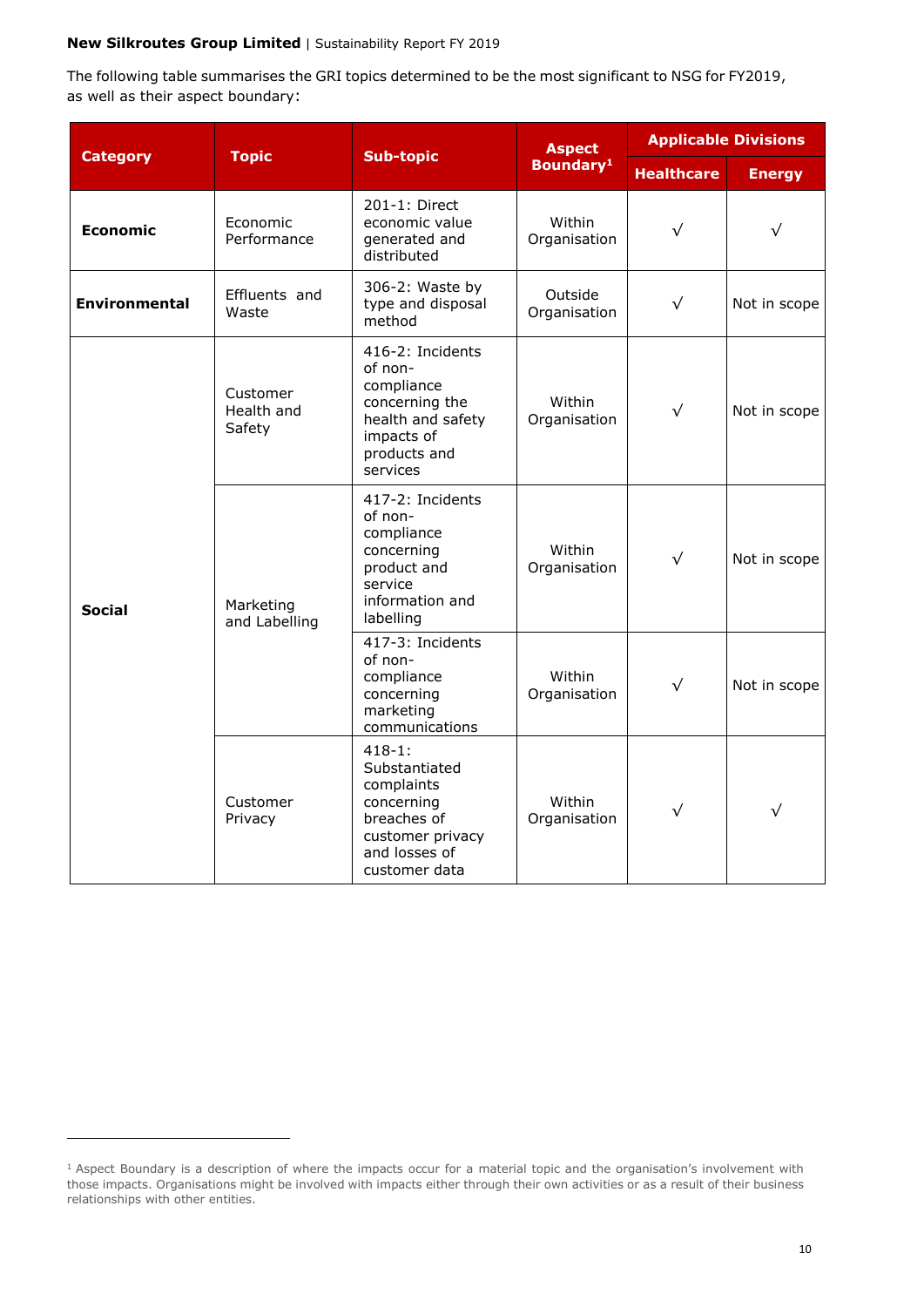## <span id="page-10-0"></span>**Economic**

<span id="page-10-1"></span>**Economic Performance**

[GRI 103-1| 103-2 | 103-3 | 201-1]

### **Why is this a material issue?**

The measurement of our economic and financial performance is a basic and fundamental indication of how we as an organisation have created wealth for our stakeholders, especially our investors and shareholders. We strive to continuously enhance our financial performance and create long-term value for our investors and stakeholders.

#### **Management approach**

NSG's overall financial performance improved for this reporting period as our commitment to develop our healthcare and healthcare-related business has borne fruit. The Group recorded a net profit of US\$0.1 million for FY2019, reversing a loss of US\$3million in FY2018, with the turnaround attributed mainly to the strong contribution of our acquisition of the six medical clinics as well as Shanghai Fengwei in FY2019.

The Group intends to ride this momentum of growth in the coming FY for our healthcare division, with plans to vertically integrate our primary care clinics with specialist clinics, as well as to expand our services geographically in Southeast Asia. IEG, meanwhile, continues to be an integral part of the business, and we remain focused on growing the business amidst a volatile and challenging oil market even as we search for a strong strategic partner to work with us.

### **FY2019 Performance**

-

The charts below highlight our economic performance (i.e. direct economic value generated<sup>2</sup>, economic value distributed<sup>3</sup> and economic value retained<sup>4</sup>) for FY2019. More information on our financial performance as a Group is disclosed in our 2019 Annual Report.



 $^2$  Direct economic value generated typically refers to the revenue generated by the organisation for the reporting period, which can be calculated as net sales, plus revenues from financial investments and sales of assets.

<sup>&</sup>lt;sup>3</sup> Economic value distributed typically refers to the sum of operating costs, employee wages and benefits, payments to providers of capital, payments to government by country and community investments.

<sup>4</sup> Economic value retained refers to the value of direct economic value generated less economic value distributed.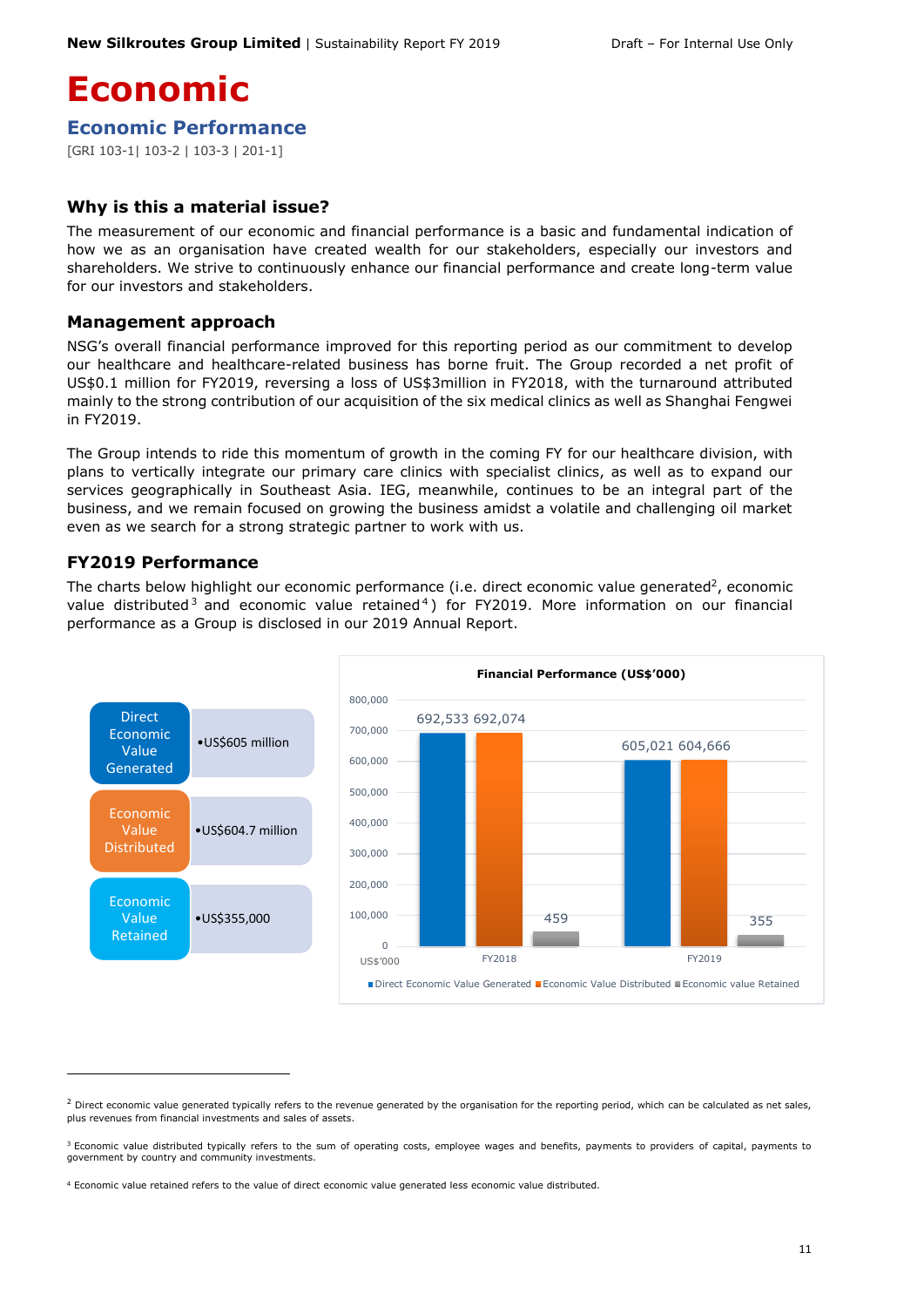## <span id="page-11-0"></span>**Environmental**

<span id="page-11-1"></span>**Effluents and Waste**

[GRI 103-1| 103-2 | 103-3 | 306-2]

### **Why is this a material issue?**

As an operator of medical and dental clinics, much of the biohazardous and infectious waste produced as a by-product of our operations cannot be recycled or reused. The disposal of medical and biohazardous wastes is thus an issue of importance as we have to find a balance between the proper and safe disposal of the waste to ensure the safety of our patients and staff, even as we are mindful of the medical industry's role in contributing to landfills. In particular, the proper handling of sharps waste is of extreme importance to us because injuries from these objects, such as infected needles, can spread blood-borne pathogens.

### **Management approach**

NSG complies fully with the rules and regulations mandated by the National Environment Agency under the Environmental Public Health (Toxic Industrial Waste) Regulations with regards to our waste disposal methods. All clinics owned by NSG engage authorised contractors licensed by NEA to dispose used sharps and biohazardous materials produced as a by-product of our operation, with the waste to be disposed of appropriately and according to their licensing requirements. All biohazardous waste are also disposed in properly designated containers for collection by the vendor. In Shanghai Fengwei, the primary hazardous material produced as a by-result of our operations is residual engine oil, which we hire specialised agencies to dispose.

Under HSI, NSG also deploys a proper inventory management system to minimise wastage by ordering consumables on a "just-in-time" basis, i.e., when supplies fall below a set par value. This value is also revised periodically based on actual utilisation data.

### **FY2019 Performance and targets**

In Singapore, used sharps consist of the major types of biohazardous waste produced, with the types of sharp wastes consisting of used syringes and acupuncture needles. In Shanghai Fengwei, the engine oil produced by our production lines in Shanghai Fengwei amounts to about 1.2 tonnes per year.

Going forward, NSG will consider initiatives to create awareness among staff on the merits of proper waste management and reduction practices. We also intend to continue our commitment of managing and dispose of all our waste in a compliant and responsible manner.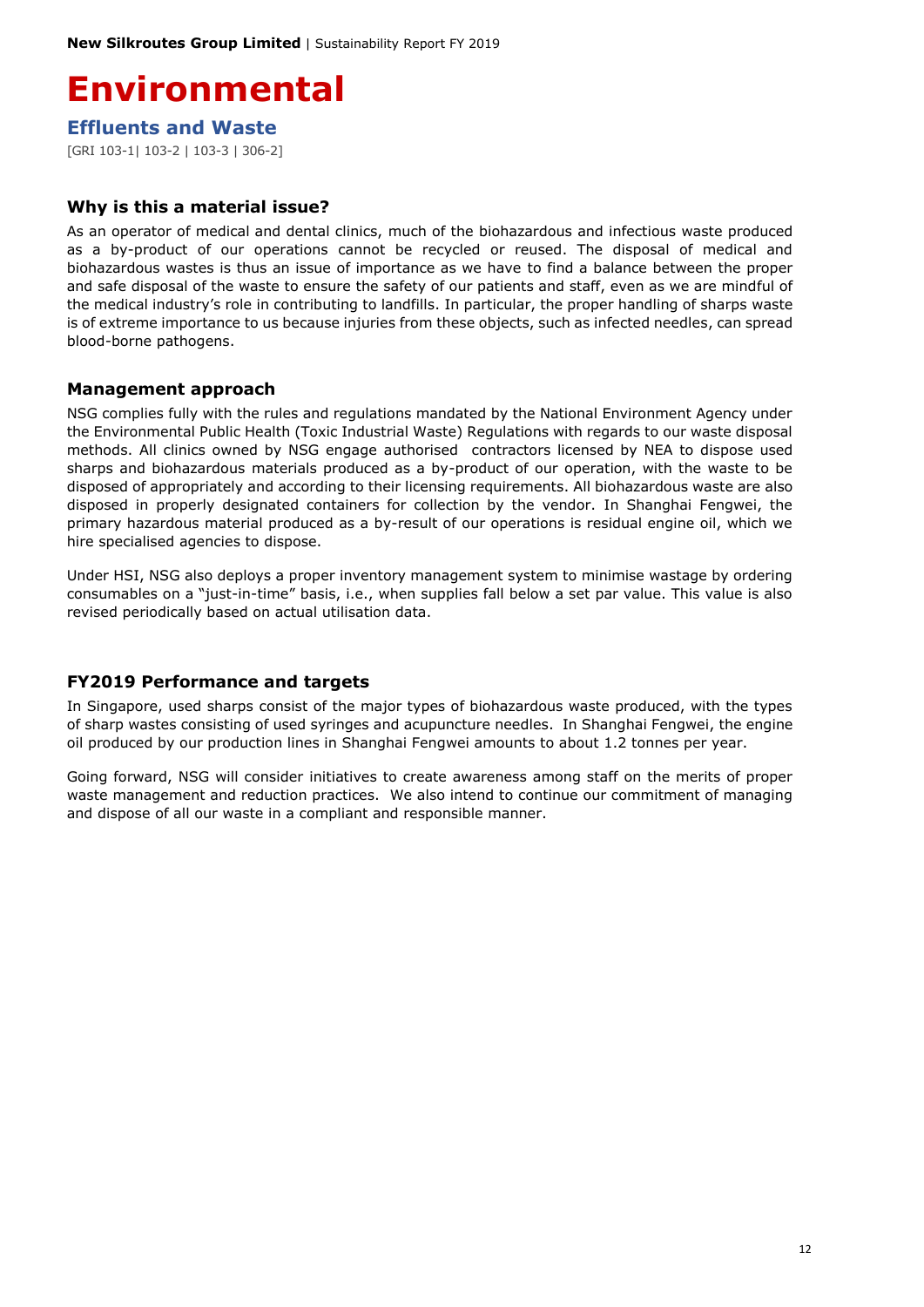<span id="page-12-1"></span><span id="page-12-0"></span>

### **Why is this a material issue?**

The safety and wellbeing of HSI's patients is a top priority for NSG. As a provider of health and medicalrelated products and services, our service and performance can have a direct impact on the health and safety of our patients, making this topic especially material to our organisation. We strive at NSG to not just meet the intended functions of our services and products to our patients, but to exceed their expectations and provide the highest standards of care and treatment.

#### **Our management approach**

HSI adhere strictly to government regulations such as the Private Hospitals and Medical Clinics Act, Medicine Act and Health Products Act. Our clinics maintain strict adherence to these government regulations by observing a comprehensive set of standard operating procedures ("SOPs") which follows clinical best practices, including clinic workflows and codes of conduct for clinical assistants. Our procedures are reviewed annually by the department heads, with required approvals by the Chief Executive Officer for new or changes to SOPs. We also ensure that our clinical staff are well-trained, and all new staff will receive orientation and on-the-job training by Clinic Heads. Monthly audits will be conducted to ensure compliance. Cases studies and industry incidences are shared with clinicians and frontline staff as occurred as reminders on patient safety and adherence to safe clinical practices.

#### **FY2019 performance and targets**

In FY2019, the organisation has not identified any non-compliance with regulations and/or voluntary codes concerning the health and safety impacts of its products and services. Going forward, we aim to maintain our record for FY2020.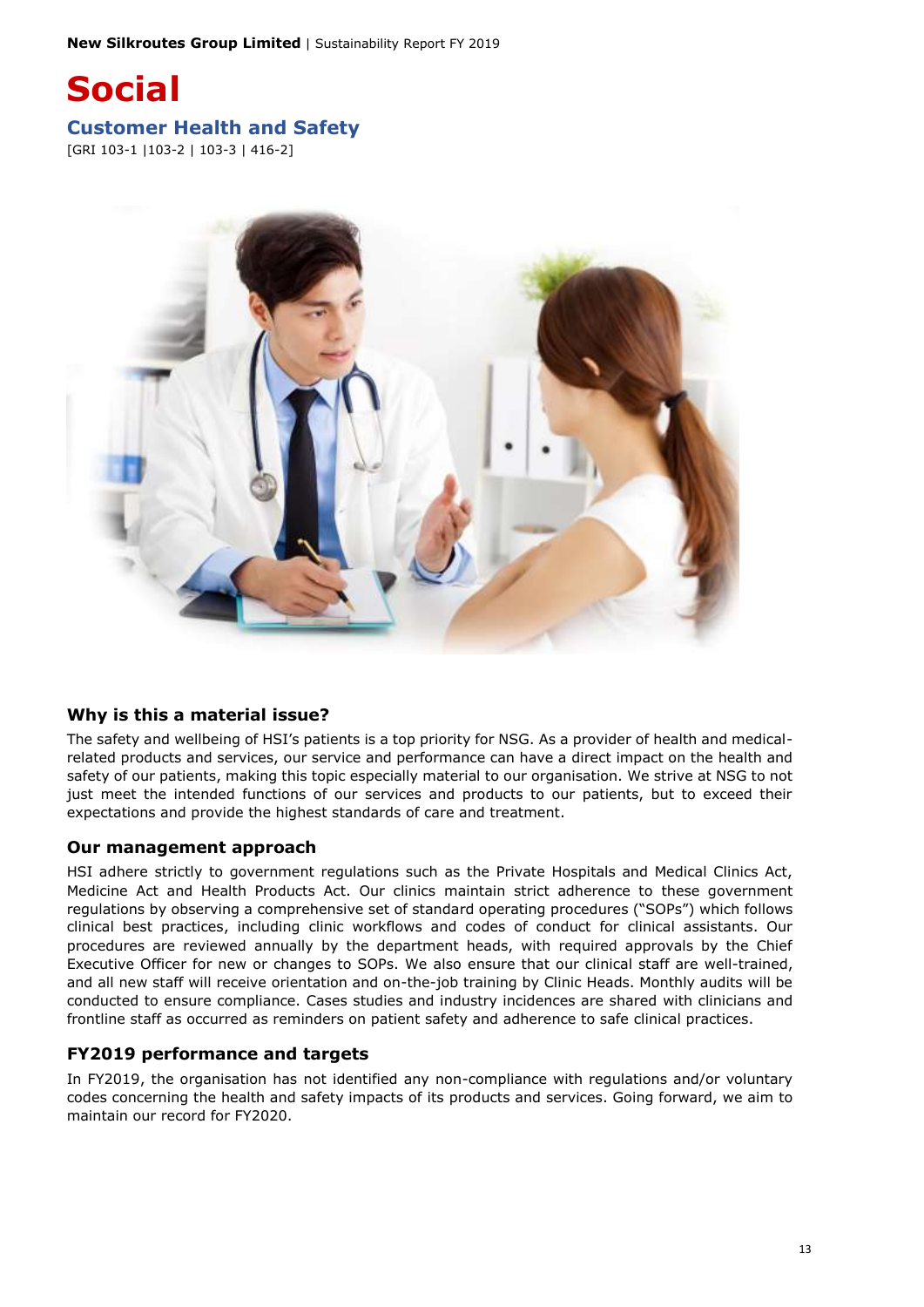## <span id="page-13-0"></span>**Marketing and Labelling**

[GRI 103-1 |103-2 | 103-3 | 417-2 | 417-3]



#### **Why is this a material issue?**

NSG is committed to the fair and responsible marketing of its products and services to its customers and stakeholders, including the transparent communication of the economic, environmental and social impacts of its brands, products and services. Any breach of marketing and labelling standards for our healthcare division could potentially also lead to customer health and safety issues, which is why the Group places a material emphasis on this topic.

#### **Our management approach**

All professionals practicing in our clinics under HSI are required to be registered and comply with the Codes and Conduct and guidelines of their respective professional bodies, including those of the Singapore Medical Council, the Singapore Dental Council and the Traditional Chinese Medicine Practitioners Board, each with their respective guidelines on ethical advertising. All medical practitioners are also required to conform to the Advertising Guidelines made pursuant to the Private Hospitals and Medical Clinics Act ("PHMCA"). In anticipation of the new Healthcare Services Bill to replace the PHMCA, the Group is currently studying the implications of the draft Bill to prepare for potential changes to clinic operations and to ensure continued regulatory compliance and service excellence.

#### **FY2019 performance and targets**

In FY2019, the organisation has not identified any incidents of non-compliance with regulations resulting in a fine/penalty, a warning, or with voluntary codes related to product and service information and labelling. In May 2019, The Ministry of Health (MOH) followed up on an open case logged in 2015. The case involved claims of our old IAG Life!Clinic TCM website having contravened advertising guidelines under the PHMCA, before the clinic was acquired by NSG.

Following an internal review by NSG's new leadership team, we have informed MOH that the employee involved in the case had ceased employment and that we have revamped the website prior to the ministry's follow-up. Under NSG, all marketing communications also have to be reviewed and approved by our Chief Corporate Officer before launch. MOH was given the link to the latest website for review and has not raised any breaches with regard to the matter. There was no fine nor penalty imposed and a warning was issued to close the case.

Going forward, we aim to maintain our clean record for product and service information and labelling for FY2020. We are also committed to ensure any non-compliance regarding marketing communication, including advertising, promotion and sponsorship, would not happen again.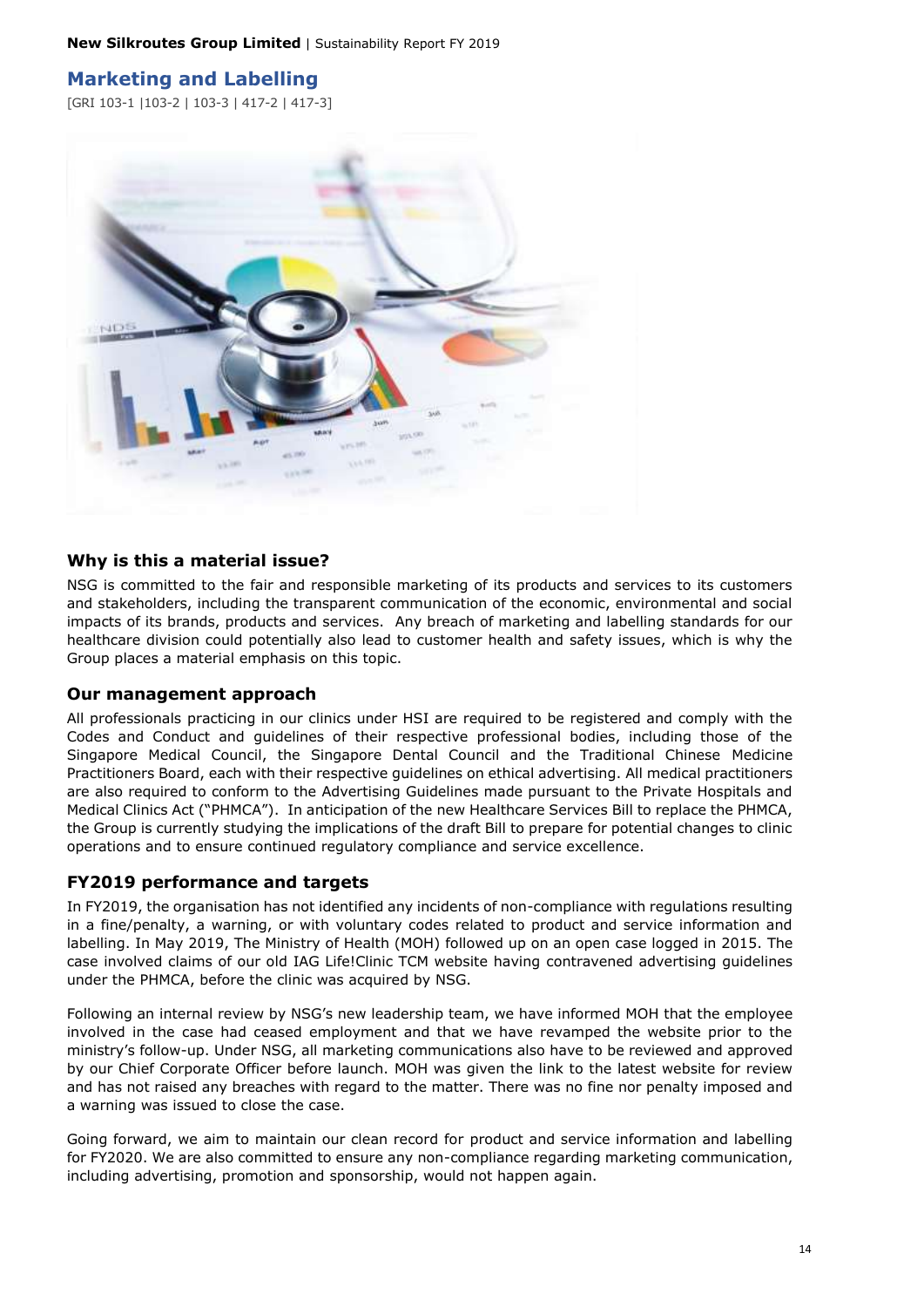### <span id="page-14-0"></span>**Customer Privacy**

[GRI 103-1 |103-2 | 103-3 | 418-1]

#### **Why is this a material issue?**

The safeguarding of our customers' personal information is of paramount importance to NSG, especially when the organisation deals with information as sensitive as the data of its patients. Therefore, the continued success of the Group's performance is dependent on us maintaining the highest standards of how our customers' personal data is being collected, handled and protected, and we are committed to doing so in relation to our business operations.

#### **Our management approach**

NSG has since 2018 issued a notice to all employees regarding their obligations and roles under the Personal Data Protection Act ("PDPA"). The notice introduced the Group's Privacy and Personal Data Protection Policies, which laid out our position and guidelines on the collection of personal data from our existing and prospective customers, business associates and employees, among others, and how we protect the use of these data. Additionally, our clinical SOPs also included guidelines for clinical assistants to safeguard patients' confidentiality.

NSG takes the adherence of these policies very seriously and all staff has been notified of the potential of disciplinary action in the event of a breach. To ensure enforcement, we have appointed a dedicated Data Protection Officer, which can be reached at [dpo@newsilkroutes.org.](mailto:dpo@newsilkroutes.org)

#### **FY2019 performance and targets**

In FY2019, the organisation has not received any substantiated complaints concerning breaches of customer privacy from outside parties, regulatory bodies, nor recorded any incidents of leaks, thefts, or losses of customer data. Going forward, we aim to maintain our record for FY2020. To ensure our employees continue to be abreast of latest PDPA developments and obligations, we will make arrangements for staff training sessions to be coordinated by Human Resource. We are also currently upgrading our existing Clinic Management System (CMS), which are already equipped with cyber security systems to protect patient data, to a cloud-based system for enhanced IT and data security.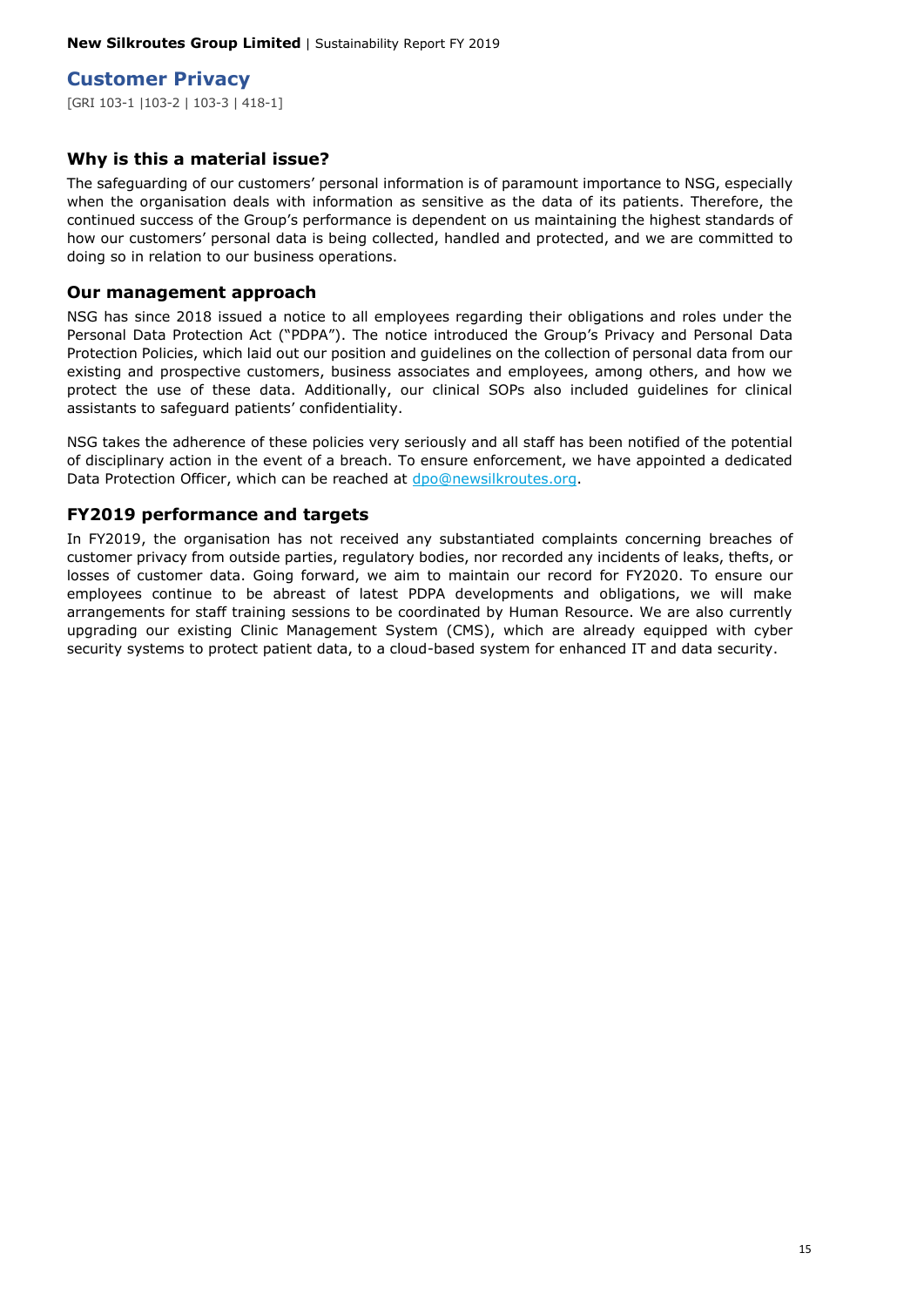## <span id="page-15-0"></span>**GRI Content Index**

| <b>GRI</b><br><b>STANDARD</b>            | <b>DISCLOSURE</b>           |                                                             | <b>PAGE</b><br><b>NUMBER(S)</b>                                                                                                                                                                                            | <b>OMISSION</b>                                      |  |  |
|------------------------------------------|-----------------------------|-------------------------------------------------------------|----------------------------------------------------------------------------------------------------------------------------------------------------------------------------------------------------------------------------|------------------------------------------------------|--|--|
| <b>GENERAL DISCLOSURE</b>                |                             |                                                             |                                                                                                                                                                                                                            |                                                      |  |  |
| GRI 102:<br>General<br><b>Discs 2016</b> | Organisational Profile      |                                                             |                                                                                                                                                                                                                            |                                                      |  |  |
|                                          | $102 - 1$                   | Name of the organisation                                    | 3                                                                                                                                                                                                                          | $\overline{a}$                                       |  |  |
|                                          | $102 - 2$                   | Activities, brands, products, and<br>services               | 4                                                                                                                                                                                                                          | $\overline{a}$                                       |  |  |
|                                          | $102 - 3$                   | Location of headquarters                                    | $\overline{4}$                                                                                                                                                                                                             | $\overline{a}$                                       |  |  |
|                                          | $102 - 4$                   | Location of operations                                      | 4                                                                                                                                                                                                                          | $\overline{a}$                                       |  |  |
|                                          | $102 - 5$                   | Ownership and legal form                                    | Page 4 of<br><b>NSG's FY2019</b><br>Annual Report<br>(AR)                                                                                                                                                                  |                                                      |  |  |
|                                          | $102 - 6$                   | Markets served                                              | 4                                                                                                                                                                                                                          | $\overline{a}$                                       |  |  |
|                                          | $102 - 7$                   | Scale of the organisation                                   | 4                                                                                                                                                                                                                          | $\overline{a}$                                       |  |  |
|                                          | $102 - 8$                   | Information on employees and<br>other workers               | 4                                                                                                                                                                                                                          | $\overline{a}$                                       |  |  |
|                                          | 102-9                       | Supply chain                                                | 6, 7                                                                                                                                                                                                                       | $\overline{a}$                                       |  |  |
|                                          | $102 - 10$                  | Significant changes to organisation<br>and its supply chain | <b>NSG</b><br>completed a<br>100%<br>acquisition<br>stake in<br>Shanghai<br>Fengwei<br>Garment<br>Accessories<br>Co., Ltd in<br>January 2019,<br>with related<br>supply chain<br>information<br>included in this<br>report |                                                      |  |  |
|                                          | $102 - 11$                  | Precautionary Principle or approach                         | 6                                                                                                                                                                                                                          | $\overline{a}$                                       |  |  |
|                                          | 102-12                      | External initiatives                                        | 7                                                                                                                                                                                                                          | $\overline{a}$                                       |  |  |
|                                          | 102-13                      | Membership of associations                                  | 7                                                                                                                                                                                                                          |                                                      |  |  |
|                                          | Strategy                    |                                                             |                                                                                                                                                                                                                            |                                                      |  |  |
|                                          | 102-14                      | Statement from senior decision-<br>maker                    | 5                                                                                                                                                                                                                          | $\overline{a}$                                       |  |  |
|                                          | <b>Ethics And Integrity</b> |                                                             |                                                                                                                                                                                                                            |                                                      |  |  |
|                                          | 102-16                      | Values, principles, standards, and<br>norms of behaviour    | 6                                                                                                                                                                                                                          | -                                                    |  |  |
|                                          | Governance                  |                                                             |                                                                                                                                                                                                                            |                                                      |  |  |
|                                          | 102-18                      | Governance structure                                        | 6                                                                                                                                                                                                                          | $\overline{\phantom{0}}$                             |  |  |
|                                          | Stakeholder Engagement      |                                                             |                                                                                                                                                                                                                            |                                                      |  |  |
|                                          | 102-40                      | List of stakeholder groups                                  | 8                                                                                                                                                                                                                          | $\qquad \qquad -$                                    |  |  |
|                                          | 102-41                      | Collective bargaining agreements                            | Not applicable                                                                                                                                                                                                             | We do not have<br>employee unions<br>in our business |  |  |
|                                          | 102-42                      | Identifying and selecting<br>stakeholders                   | 8                                                                                                                                                                                                                          | -                                                    |  |  |
|                                          | 102-43                      | Approach to stakeholder<br>engagement                       | 8                                                                                                                                                                                                                          |                                                      |  |  |
|                                          | 102-44                      | Key topics and concerns raised                              | 10                                                                                                                                                                                                                         | $\overline{a}$                                       |  |  |
|                                          | Reporting Practice          |                                                             |                                                                                                                                                                                                                            |                                                      |  |  |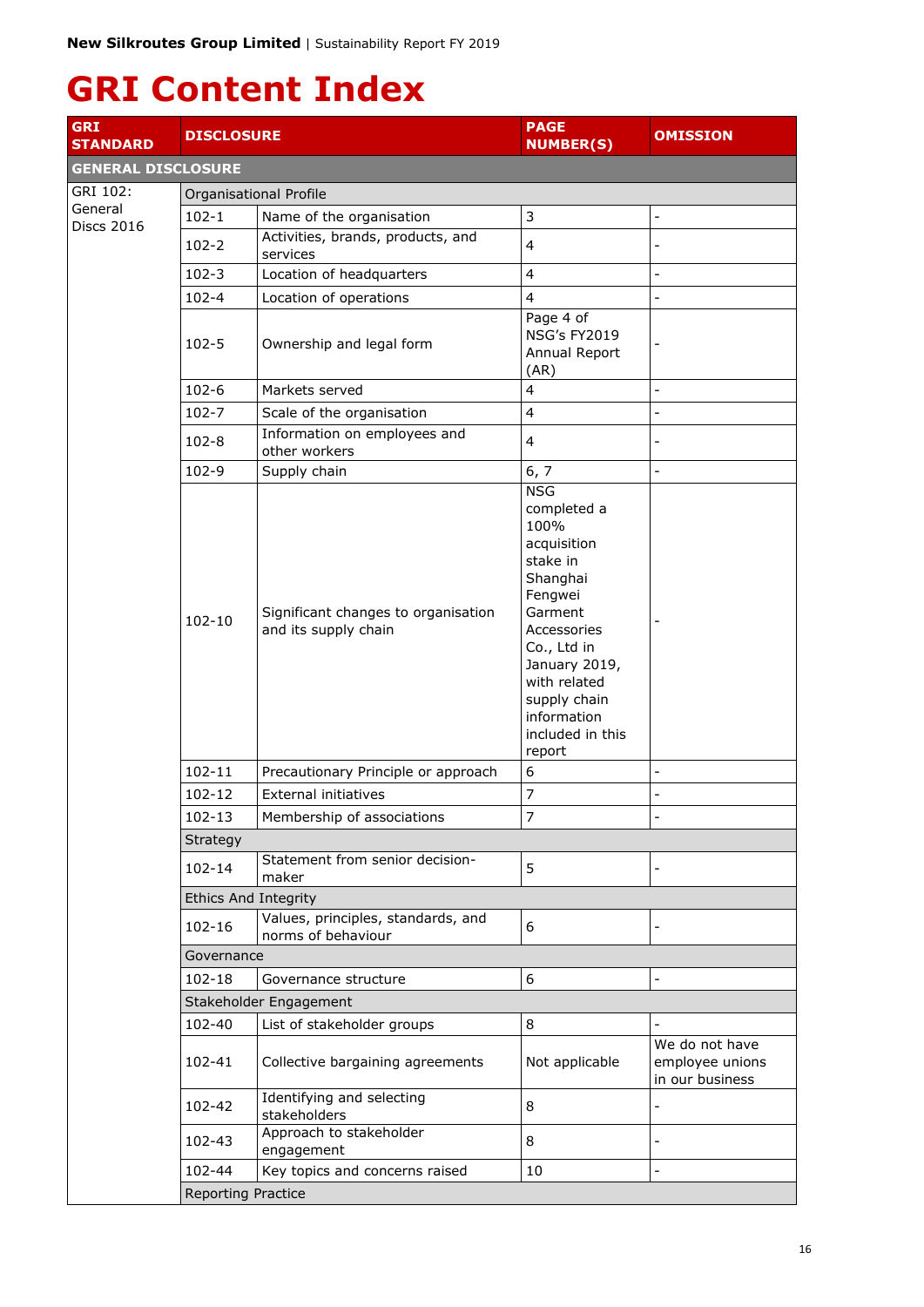| <b>GRI</b><br><b>STANDARD</b>                     | <b>DISCLOSURE</b> |                                                                                                     | <b>PAGE</b><br><b>NUMBER(S)</b>                                         | <b>OMISSION</b> |
|---------------------------------------------------|-------------------|-----------------------------------------------------------------------------------------------------|-------------------------------------------------------------------------|-----------------|
|                                                   |                   |                                                                                                     | Page 89-91 of                                                           |                 |
|                                                   | 102-45            | Entities included in the<br>consolidated financial statements                                       | <b>NSG's FY2019</b><br>Annual Report                                    |                 |
|                                                   | 102-46            | Defining report content and topic<br><b>Boundaries</b>                                              | 3                                                                       |                 |
|                                                   | 102-47            | List all material topics                                                                            | 10                                                                      |                 |
|                                                   | 102-48            | Restatements of information                                                                         | Not applicable                                                          | $\frac{1}{2}$   |
|                                                   | 102-49            | Changes in reporting                                                                                | Not applicable                                                          | $\overline{a}$  |
|                                                   | 102-50            | Reporting period                                                                                    | 3                                                                       |                 |
|                                                   | 102-51            | Date of the most recent report                                                                      | <b>New Silkroutes</b><br>Group Limited<br>Sustainability<br>Report 2018 |                 |
|                                                   | 102-52            | Reporting cycle                                                                                     | 3                                                                       | $\overline{a}$  |
|                                                   | 102-53            | Contact point for questions<br>regarding this report                                                | 3                                                                       |                 |
|                                                   | 102-54            | Claims of reporting in accordance<br>with the GRI Standards                                         | 3                                                                       |                 |
|                                                   | 102-55            | GRI content index                                                                                   | 16, 17, 18                                                              | $\overline{a}$  |
|                                                   | 102-56            | External assurance                                                                                  | 3                                                                       | $\overline{a}$  |
| <b>MATERIAL TOPICS</b>                            |                   |                                                                                                     |                                                                         |                 |
| <b>ECONOMIC</b>                                   |                   |                                                                                                     |                                                                         |                 |
| GRI 103:<br>Management<br>Approach<br>2016        | $103 - 1$         | Explanation of the material topic<br>and its Boundary                                               | 11                                                                      |                 |
|                                                   | $103 - 2$         | The management approach and its<br>components                                                       | 11                                                                      | $\overline{a}$  |
|                                                   | $103 - 3$         | Evaluation of the management<br>approach                                                            | $\overline{11}$                                                         | -               |
| GRI 201:<br>Economic<br>Performance<br>2016       | $201 - 1$         | Direct economic value generated<br>and distributed                                                  | 11                                                                      |                 |
| <b>ENVIRONMENTAL</b>                              |                   |                                                                                                     |                                                                         |                 |
| GRI 103:<br>Management                            | $103 - 1$         | Explanation of the material topic<br>and its Boundary                                               | 12                                                                      |                 |
| Approach<br>2016                                  | $103 - 2$         | The management approach and its<br>components                                                       | 12                                                                      |                 |
|                                                   | $103 - 3$         | Evaluation of the management<br>approach                                                            | 12                                                                      |                 |
| GRI 306-2:<br>Effluents<br>and Waste              | $306 - 2$         | Waste by type and disposal<br>method                                                                | 12                                                                      |                 |
| <b>SOCIAL</b>                                     |                   |                                                                                                     |                                                                         |                 |
| GRI 103:<br>Management                            | $103 - 1$         | Explanation of the material topic<br>and its Boundary                                               | 13                                                                      |                 |
| Approach<br>2016                                  | $103 - 2$         | The management approach and its<br>components                                                       | 13                                                                      |                 |
|                                                   | $103 - 3$         | Evaluation of the management<br>approach                                                            | 13                                                                      | $\overline{a}$  |
| GRI 416:<br>Customer<br>Health and<br>Safety 2016 | $416 - 2$         | Incidents of non-compliance<br>concerning the health and safety<br>impacts of products and services | 13                                                                      |                 |
| GRI 103:<br>Management                            | $103 - 1$         | Explanation of the material topic<br>and its Boundary                                               | 14                                                                      | -               |
| Approach<br>2016                                  | $103 - 2$         | The management approach and its<br>components                                                       | 14                                                                      |                 |
|                                                   | $103 - 3$         | Evaluation of the management<br>approach                                                            | 14                                                                      | -               |